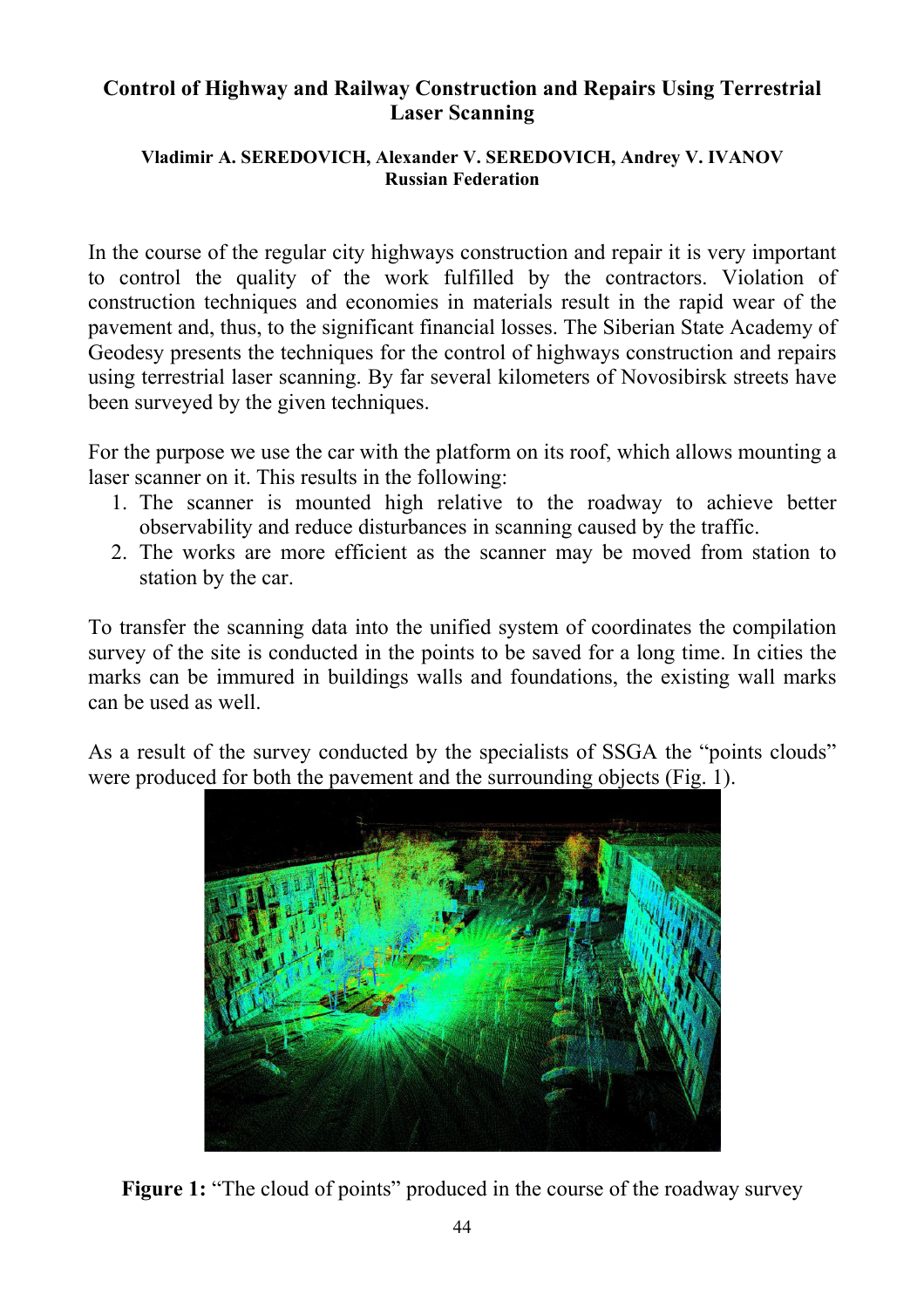The given clouds of points were then filtered to remove measurements of noise and those irrelevant to the pavement (Fig. 2).



**Figure 2:** Model of the highway.

Filtration was made semiautomatically using special software. On the basis of the filtered "points cloud" the triangulation model of the road surface was developed. The model is used for:

- 1. Modelling the road surface and making sections (Fig. 3).
- 2. Estimating the volume of the conducted road repairs works (Fig. 4).



**Figure 3:** Road surface section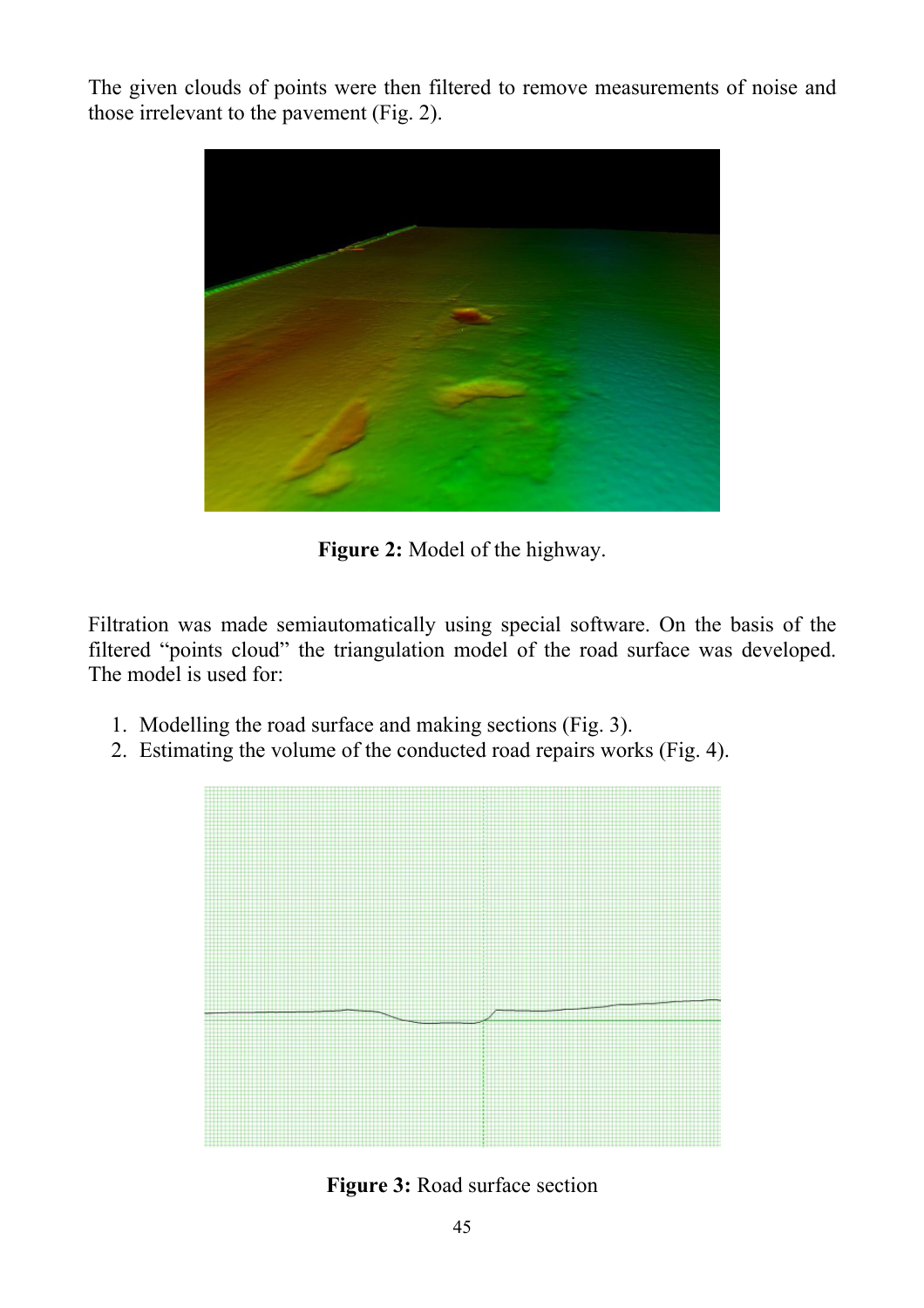

**Figure 4:** Estimation of the conducted road repairs volume

It should be noted that the road repairs volume may be estimated by several measurement cycles to be carried out at any stage of road building. Due to the advantages of laser scanning the presented techniques allow conducting accurate and prompt road improvement control (up to  $1 - 4$  km of road survey a day).

The above mentioned techniques may be applied to country roads and railways both for control and certification.

## **CONTACTS**

Prof. Vladimir A. Seredovich Vice Rector for Innovative Activities Siberian State Academy of Geodesy, SSGA 10, Plakhotnogo Ul. Novosibirsk, 630108 Russian Federation Tel: +7 (383) 343-39-37 Fax: +7 (383) 344-30-60 E-mail: v.seredovich@list.ru

Alexander V. Seredovich, PhD Director of the Regional Centre for Laser Scanning Siberian State Academy of Geodesy, SSGA 10, Plakhotnogo Ul. Novosibirsk, 630108 Russian Federation Tel: +7 (383) 361-00-66 Fax: +7 (383) 344-30-60 E-mail: a.v.seredovich@ssga.ru, lab.rcls@ssga.ru